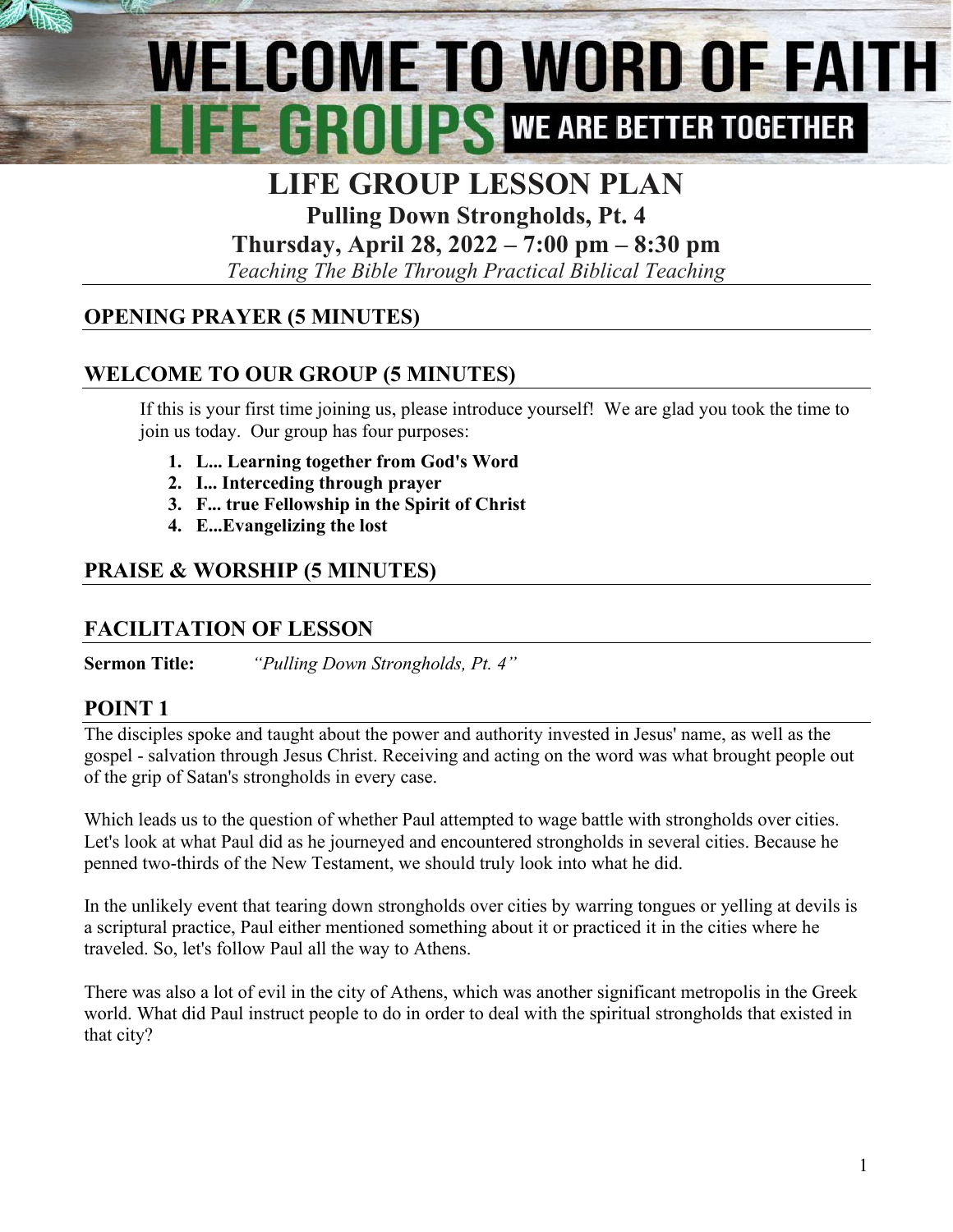# WELCOME TO WORD OF FAITH **THE GROUPS WE ARE BETTER TOGETHER**

### **LIFE GROUP LESSON PLAN Pulling Down Strongholds, Pt. 4**

**Thursday, April 28, 2022 – 7:00 pm – 8:30 pm**

*Teaching The Bible Through Practical Biblical Teaching*

#### **READ: Acts 17:15-16**

*15 And they that conducted Paul brought him unto Athens: and receiving a commandment unto Silas and Timotheus for to come to him with all speed, they departed. 16 Now while Paul waited for them at Athens, his spirit was stirred in him, when he saw the city wholly given to idolatry.*

This was really demonic! On Mars Hill, the Athenians had erected a variety of images dedicated to numerous gods.

From what is recorded in the Scriptures, Paul believed that the city of Athens had been completely taken over by idolatry. Because of the strongholds that existed in that city and over the people, Paul's spirit was stirred.

Did Paul wage warfare against the spiritual princes of Mars Hill in high places? No, the Bible clearly states what he did. He preached the gospel to the people. He preached the Word:

#### **READ: Acts 17:17-23**

*17 Therefore disputed he in the synagogue with the Jews, and with the devout persons, and in the market daily with them that met with him. 22 Then Paul stood in the midst of Mars' hill, and said, Ye men of Athens, I perceive that in all things ye are too superstitious. 23 For as I passed by, and beheld your devotions, I found an altar with this inscription, TO THE UNKNOWN GOD. Whom therefore ye ignorantly worship, him declare I unto you.*

According to Acts, Paul did not seek to destroy any demonic strongholds over the city, despite the fact that he saw many strongholds there. He preached the gospel, and he preached about Jesus. Now he's preaching to scholars and the so call doctorates in this Greek city. He says in **Acts 17:29-32**:

#### **READ: Acts 17:29-32**

*29 Forasmuch then as we are the offspring of God, we ought not to think that the Godhead is like unto gold, or silver, or stone, graven by art and man's device. 30 And the times of this ignorance God winked at; but now commandeth all men every where to repent:* 

He's not casting out anything; he's teaching them truths. He goes on to teach them:

*31 Because he [GOD] hath appointed a day, in the which he will judge the world in righteousness by that man [JESUS] whom he hath ordained; whereof he hath given assurance unto all men, in that he hath raised him from the dead.*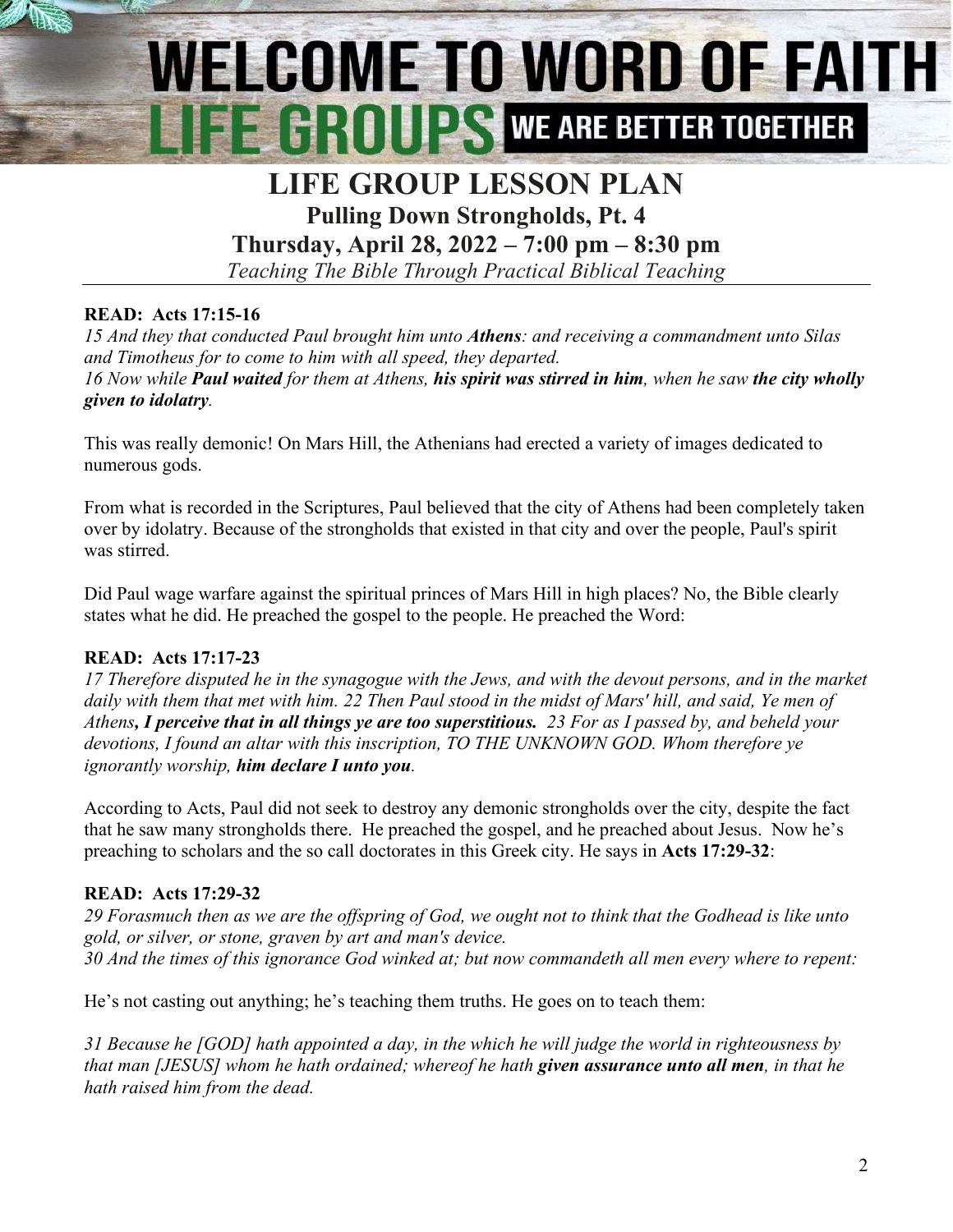# **WELCOME TO WORD OF FAITH** E E HIIIII ES WE ARE BETTER TOGETHER

### **LIFE GROUP LESSON PLAN Pulling Down Strongholds, Pt. 4**

**Thursday, April 28, 2022 – 7:00 pm – 8:30 pm**

*Teaching The Bible Through Practical Biblical Teaching*

*32 And when they heard of the resurrection of the dead, some mocked: and others said, We will hear thee again of this matter.*

There was no mention of the devil in Paul's sermon Those who believed what Paul said were saved. That's how Paul broke the strongholds over people's lives – he preached the word so they could get saved! Then Satan no longer had legal dominion over them.

#### **QUESTION**

1. How do we free people from Satan's dominion? What are the methods we use?

#### **POINT 2**

Acts 19 depicts Paul's ministry in Ephesus. The inhabitants of Ephesus created and sold images of the goddess Diana. When Paul came to town proclaiming Jesus Christ, they thought their livelihood was jeopardized, so they rose up against Paul, causing upheaval and impeding his ability to preach the Word.

Some evil spirit was undoubtedly governing the city, forcing the people to revolt against the Apostle Paul. The Apostle Paul, on the other hand, did not launch a spiritual militant attack to pull down the Diana spirit! The Apostle Paul was preoccupied with bringing Jesus to the fore. He was busy preaching the Word in order to free people from Satan's grip.

#### **READ: Acts 19:1, 8-10,**

*1 And it came to pass, that, while Apollos was at Corinth, Paul having passed through the upper coasts came to Ephesus: and finding certain disciples,*

#### **Verse 8-10:**

*8 And he went into the synagogue, and spake boldly for the space of three months, disputing and persuading the things concerning the kingdom of God.*

*9 But when divers were hardened, and believed not, but spake evil of that way before the multitude, he departed from them, and separated the disciples, disputing daily in the school of one Tyrannus.* 

*10 And this continued by the space of two years; so that all they which dwelt in Asia heard the word of the Lord Jesus, both Jews and Greeks.*

#### **Verse 20:**

*20 So mightily grew the word of God and prevailed.*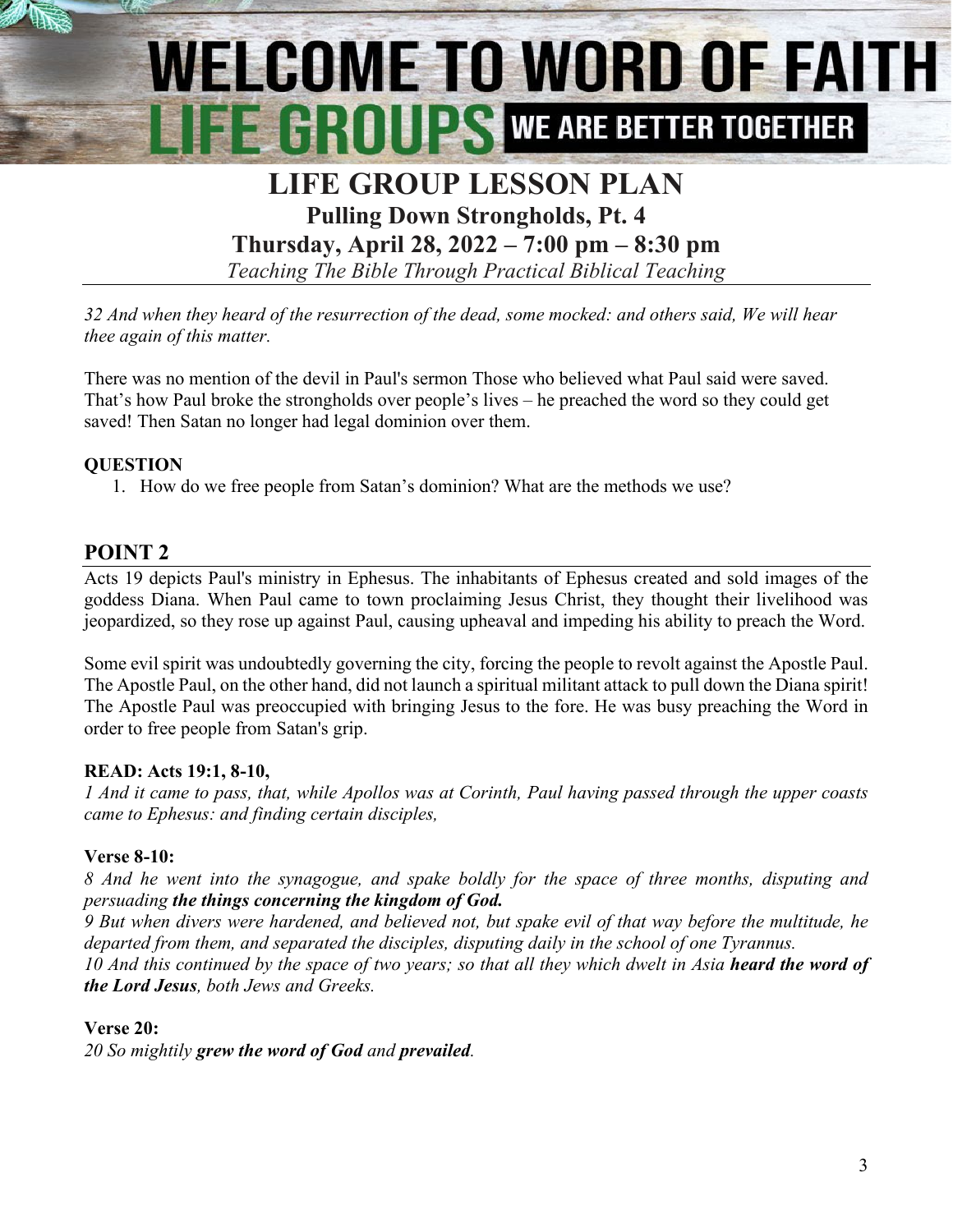# **WELCOME TO WORD OF FAITH EXAMPLE 24** WE ARE BETTER TOGETHER

## **LIFE GROUP LESSON PLAN Pulling Down Strongholds, Pt. 4**

**Thursday, April 28, 2022 – 7:00 pm – 8:30 pm**

*Teaching The Bible Through Practical Biblical Teaching*

The city of Ephesus was taken over by the temple cult of Diana, which established a permanent residence there. The city had been devoted to the worship of idols. Nevertheless, Paul overcame those demonic strongholds by proclaiming the Word of God. It took him two years, but according to the Bible, the word spread and eventually won out.

As a result of the large number of individuals who believed the Word Paul preached, the Word began to prevail in their lives. Individual people accepted the gospel and declared Jesus Christ their lord in that city, demonstrating that the Word of God had prevailed.

If you truly want change in St. Thomas, stop just lip-synching and come out with us on the SWAT team and get somebody saved or find someone on your job to minister to. Even if you only share your testimony. When the Word of God begins to prevail in the lives of the people, change will occur in St. Thomas.

#### **QUESTION:**

1. What constitutes idol worship in today's world? Have you ever ministered to someone and witnessed a transformation in their life?

#### **POINT 3**

The early church began with 120 persons on the day of Pentecost. It's clear from the book of Acts that the devil tried to prevent the early church from growing. Persecution, tests, and trials were used by the devil to assault the early church from all sides.

In the early days of the church, Satan attempted to destroy it, but believers overcame him through the Word of God.

And because the Word prevailed;

#### **READ: Acts 2:47**, the Apostles were:

*47 Praising God, and having favour with all the people. And the Lord added to the church daily such as should be saved.*

You transform a community by getting people saved! Satan employs the same techniques today - tests and trials – that he employed in the early church. He is still attempting to undermine the church's ability to promote the gospel.

#### **QUESTION:**

1. What are some of the ways Satan is attempting to oppose the church in our time? Why?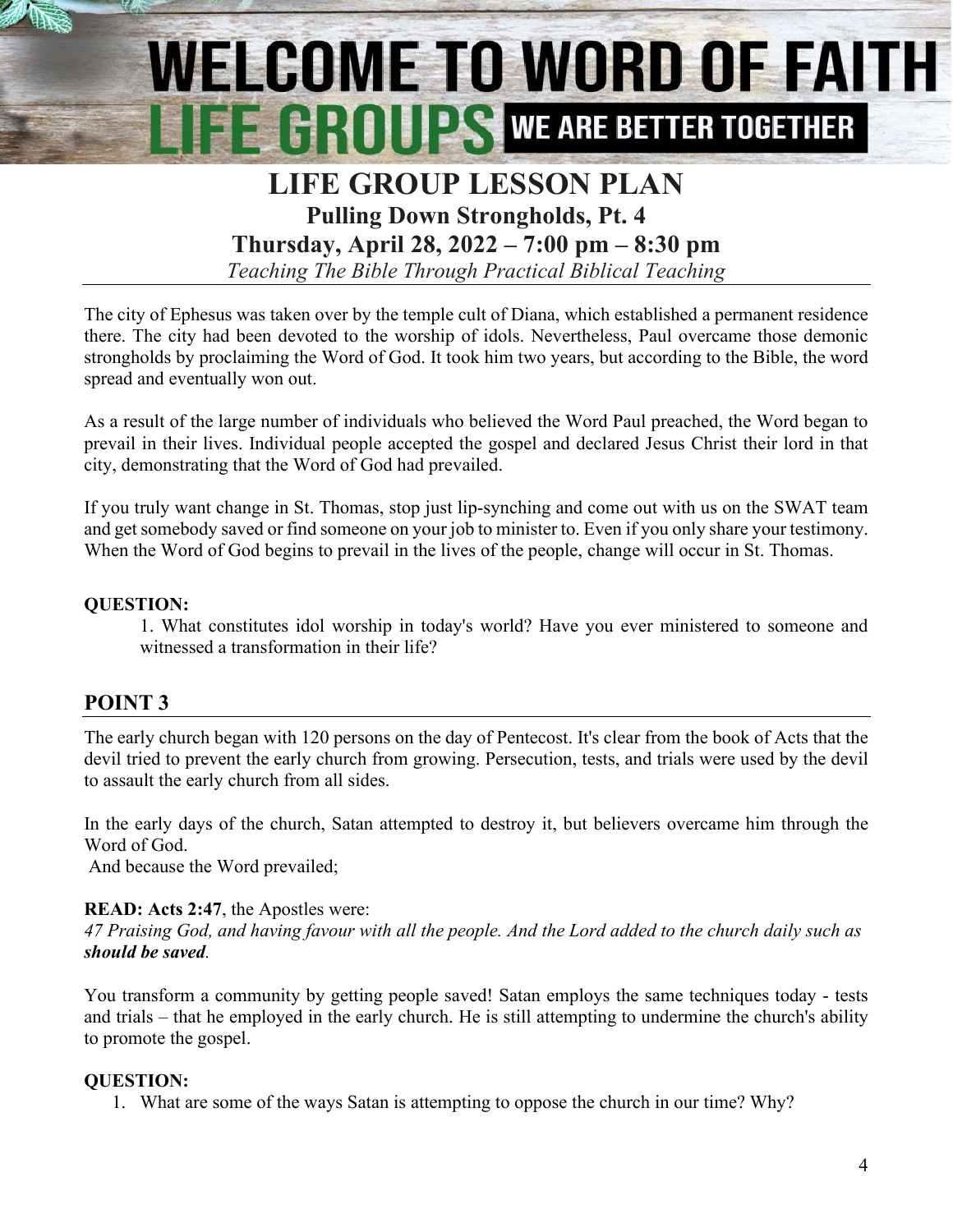# **WELCOME TO WORD OF FAITH EXAMPLE AND REARE BETTER TOGETHER**

## **LIFE GROUP LESSON PLAN**

**Pulling Down Strongholds, Pt. 4**

**Thursday, April 28, 2022 – 7:00 pm – 8:30 pm**

*Teaching The Bible Through Practical Biblical Teaching*

#### **POINT 4**

#### **READ: Matthew 16:18**

*And I say also unto thee, That thou art Peter, and upon this rock [REVELATION OF THE WORD] I will build my church; and the gates of hell shall not prevail against it.*

The church today is equipped with the same armor the early believers used against the devil to successfully withstand his onslaughts and remain victorious over him. We can overcome the enemy's strategies just like the early church did, not by focusing our attention on fighting a defeated foe or by trying to pull down demonic strongholds over cities. We have authority to bind principalities and powers in their operation against us. And we can pray to God for people's hearts to be open to the gospel. Then we need to get out and preach the word and tell people about their covenant rights in Christ so they can be set free.

Besides, have you ever been somewhere where people have supposedly pulled down demonic strongholds over them? It's interesting that after they've pulled them down, they're still there!

That's because it's only the Word that changes people and affects nations and communities like ours. It's only the Word that brings people out from under Satan's dominion and bondage so they can learn how to stand against him.

#### **QUESTION:**

1. What strategies can we use to overcome the enemy in our community?

#### **POINT 5**

Now another practice that's wreaking havoc in some churches today is so called "Schools of Deliverance."

Most of the time all they are doing is hollering and yelling at the devil at the top of their voices thinking they're tormenting the devil. Instead of being schools of deliverance they turn into schools of bondage because they teach people to be devil-conscious and to fear the devil.

Trying to torment a defeated foe by hollering at him is missing the real battle. The believers primary battle is with his own unrenewed mind and their unrenewed mind is won as the believer stands in his authority in Christ.

Some believers seem to think yelling at the devil shows their authority over him. But the devil doesn't have to bow to the loudness of your voice. He isn't afraid of noise; he's afraid of the name of Jesus!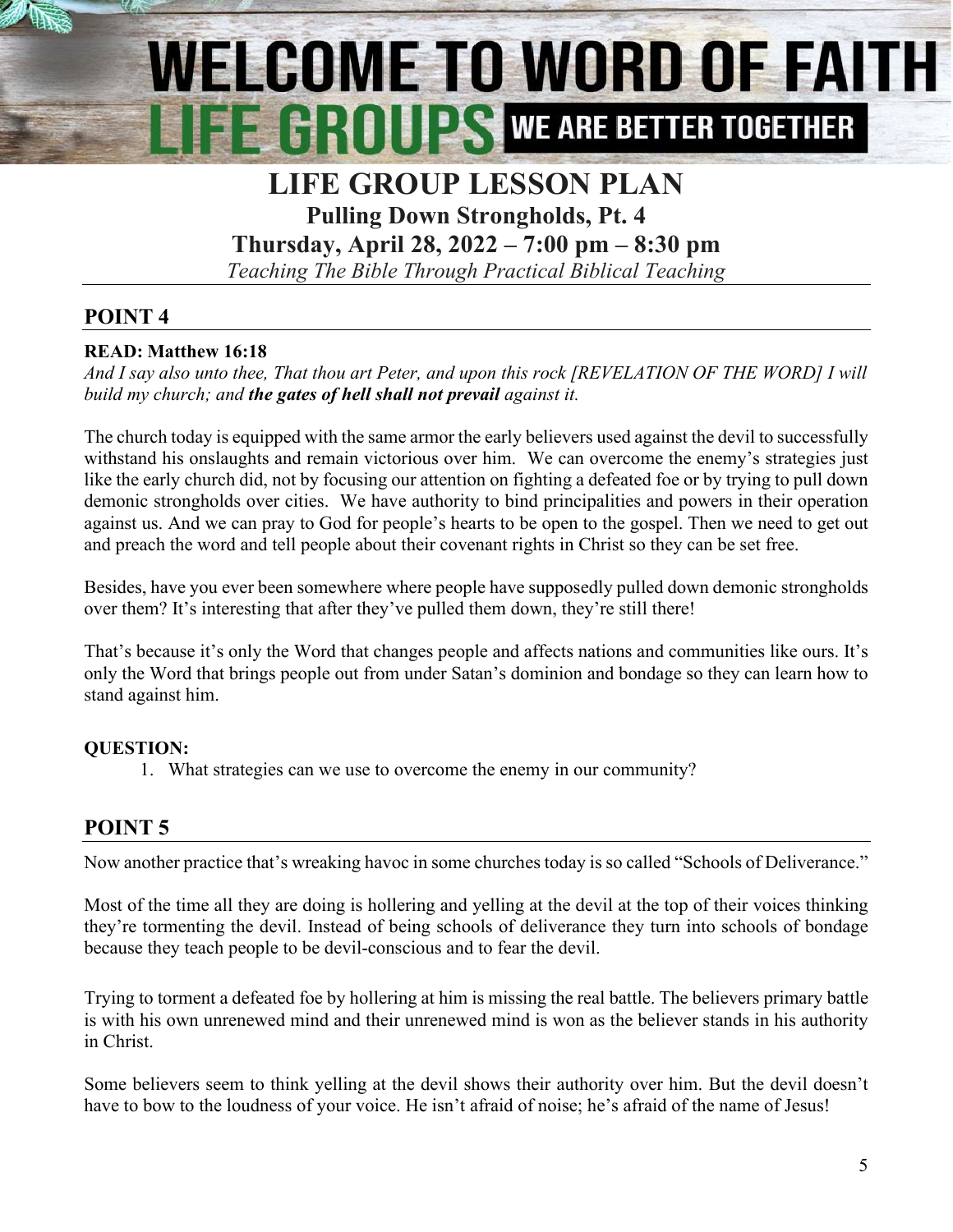# **WELCOME TO WORD OF FAITH EXAMPLE 24** WE ARE BETTER TOGETHER

### **LIFE GROUP LESSON PLAN Pulling Down Strongholds, Pt. 4**

**Thursday, April 28, 2022 – 7:00 pm – 8:30 pm**

*Teaching The Bible Through Practical Biblical Teaching*

He's afraid of the believer who stands in his authority in Christ. The devil doesn't have to cease and desist in his operations against you based on how loud you can yell at him.

But he does have to stop in every strategy against you when you exercise your authority in Christ. You just have to know your rights and privileges in Christ and enforce Jesus' victory over Satan with God's Word.

#### **QUESTIONS:**

- 1. Has anyone had an experience with a deliverance ministry? Explain.
- 2. What does Satan fear the most about believers? How important is it for you to know your rights and privileges in Christ?

We are not trying to win the victory over Satan. Jesus has already done that! Once again, we are simply enforcing Jesus' victory with the word of God in our lives.

You have some people that teach that the bible says Jesus went into the synagogues and evil spirits would cry out, have you come to torment us? So, they say we're going to torment the devil!

#### They're quoting **Mark 5:7:**

*And cried with a loud voice, and said, What have I to do with thee, Jesus, thou Son of the most high God? I adjure thee by God, that thou torment me not.*

#### **READ**: **Luke 8:28**

*When he saw Jesus, he cried out, and fell down before him, and with a loud voice said, What have I to do with thee, Jesus, thou Son of God most high? I beseech thee, torment me not.*

#### **Matthew 8:29** clarifies something:

*And, behold, they cried out, saying, What have we to do with thee, Jesus, thou Son of God? Art thou come hither to torment us before the time?*

He says before the time. Jesus couldn't torment these evil spirits yet, and neither can we. Until Adam's lease runs out, demons and evil spirits are here on the earth. But thank God, the day is coming when they will be cast into their eternal abode and they will be tormented:

#### **READ: Revelation 20:1** Where the apostle John tells us:

*1 And I saw an angel come down from heaven, having the key of the bottomless pit and a great chain in his hand.*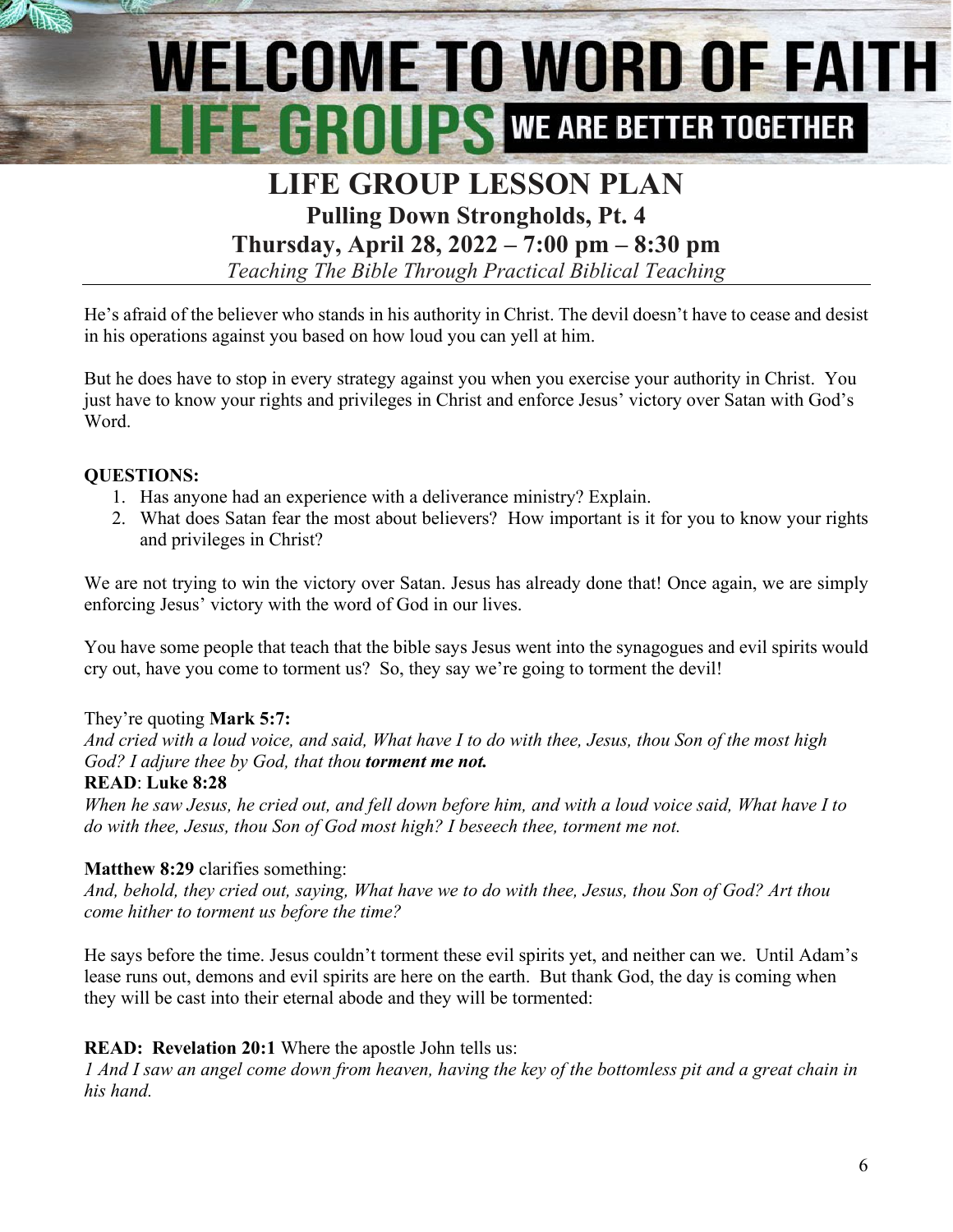# **WELCOME TO WORD OF FAITH FE GROUPS WE ARE BETTER TOGETHER**

# **LIFE GROUP LESSON PLAN**

**Pulling Down Strongholds, Pt. 4 Thursday, April 28, 2022 – 7:00 pm – 8:30 pm**

*Teaching The Bible Through Practical Biblical Teaching*

*2 And he laid hold on the dragon, that old serpent, which is the Devil, and Satan, and bound him a thousand years,* 

*3 And cast him into the bottomless pit, and shut him up, and set a seal upon him, that he should deceive the nations no more, till the thousand years should be fulfilled: and after that he must be loosed a little season.*

The question remains why would anyone want to torment the devil when Jesus already whipped him at the cross?

Get this in your heart, Satan is a defeated foe, so I'm not overly concerned about him. I know what to do with him if he shows up! I'm more interested in preaching about Jesus, so that people can come out from under the devil's dominion and learn how to successfully take their stand against Satan in every test and trial.

#### **QUESTIONS:**

- 1. Why is it a waste of time trying to torment the devil with loud noise? What does the bible mean when it says before the time?
- 2. What should we be interested in when it comes to dealing with Satan?

Let's find out what the bible says and base our strategy against the kingdom of darkness on scriptural grounds so we can win the lost in the world for Jesus.

#### **POINT 6**

Examine the Bible for yourself. You'll notice that Jesus, the twelve disciples, and the Apostle Paul all taught believers how to preach the gospel. They talked about the Name of Jesus and the power that believers have over all the powers of darkness because of it.

They taught believers to stand strong in faith in god's word because it's the word that dispels strongholds in people's lives and thinking.

The anointing on the word has the power to break any demonic bondage.

That's why we have get the word of God out by any means possible. Through witnessing, through Covenant Partners Ministry, through the VIP Silver Saints Ministry, through Single with Purpose Ministry, through IBC our Young Ministry, through our Youth Ministry, through Children's Ministry and through Life Groups. It's all designed for the word to break the strongholds over people's lives.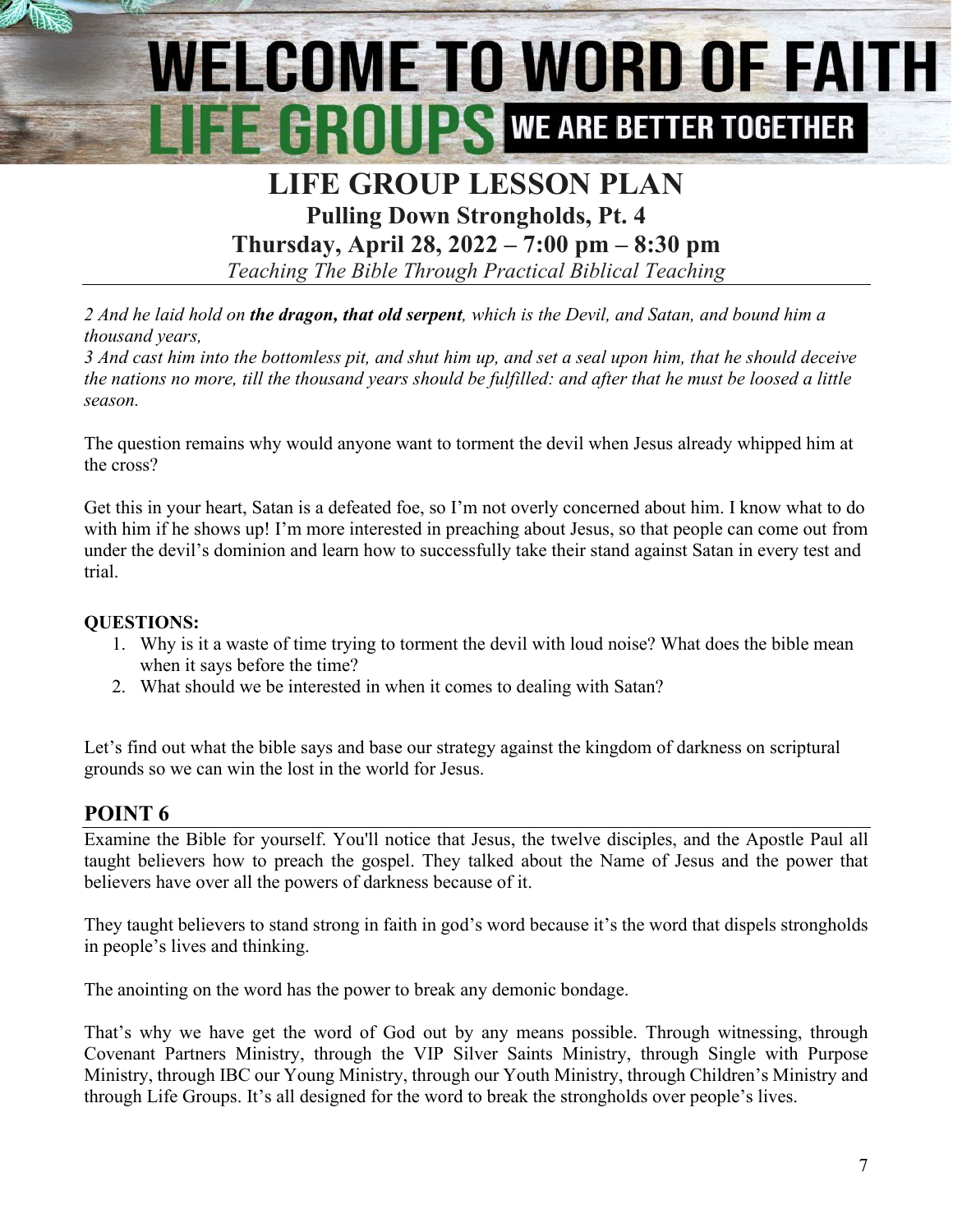# **WELCOME TO WORD OF FAITH EXAMPLE AND THE SETTER TOGETHER**

## **LIFE GROUP LESSON PLAN**

**Pulling Down Strongholds, Pt. 4**

**Thursday, April 28, 2022 – 7:00 pm – 8:30 pm**

*Teaching The Bible Through Practical Biblical Teaching*

- 1. What did we learn about how Jesus' ministry, the ministry of the twelve disciples, and the ministry of the Apostle Paul dealt with strongholds?
- 2. Why is it important to get involved in what the church is doing through it's various outreaches?

### **ALTAR CALL - TIME OF DECISION (EVERYONE BOW YOUR HEADS)**

#### **PRAISE REPORTS - \*2-MINUTES PER PERSON**

#### **PRAYER FOCUS / INDIVIDUAL PRAYER REQUEST (10 MINUTES)**

#### **Prayer focus:**

- 1) Your Circle (friends and family)
- 2) Life Group members
- 3) Word of Faith Leadership:
	- a. Pastor Ronald D. Walker, Jr., Evangelist Sharon L. Walker, Minister Promise Walker, Brittany and Christian and the ministerial staff.
	- b. Bishop Keith A. Butler and Pastor Deborah Butler

#### **Have you reached out to your circle today?**

#### **ANNOUNCEMENTS (5 MINUTES)**

- 1. Join us **Saturday, April 30th for our Beach Day Picnic** at **Magen's Bay Beach, Shed #3**. Food and drink donations are needed. Volunteers are needed for set up and break down. Trucks are needed to transport item to the beach. Volunteers are needed to serve food. Volunteers are needed to assist with games and others activities on the beach. To sign up see Minister Creque.
- 2. Join us for **Holy Communion Service, Sunday, May 1st at 10:00 am.** For those viewing online, by radio or phone prepare your communion elements in advance so that we can break bread together.
- 3. Join **Generation 6:20 Youth Ministry for Friday Night Live. Friday, May 6, 2022 at 7:00 p.m.** Admission to Friday Night Live is \$1.00 for more information please contact Minister Julie Francis